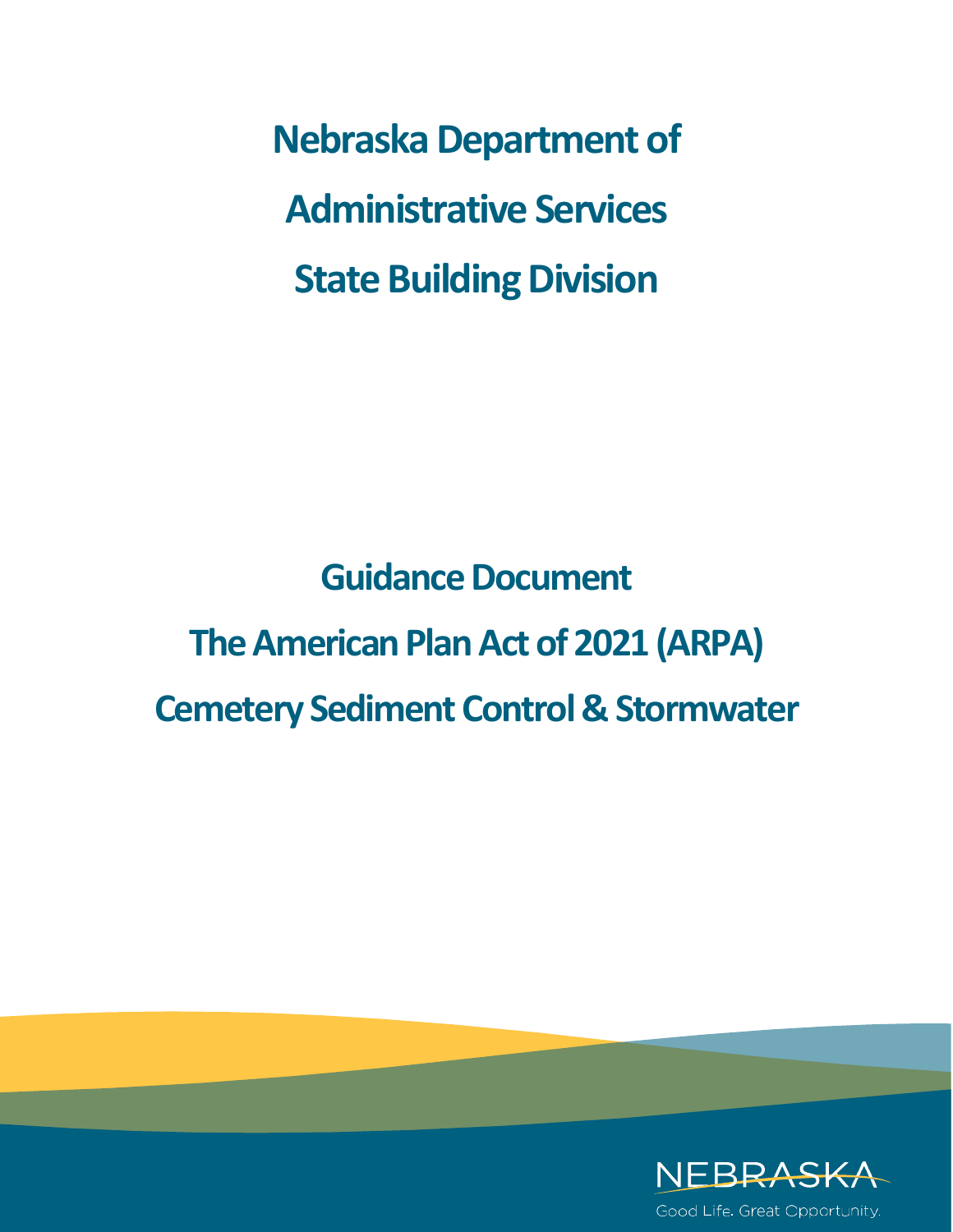## **ADVISORY STATEMENT**

*This guidance document is advisory in nature but is binding on an agency until amended by such agency. A guidance document does not include internal procedural documents that only affect the internal operations of the agency and does not impose additional requirements or penalties on regulated parties or include confidential information or rules and regulations made in accordance with the Administrative Procedure Act. If you believe that this guidance document imposes additional requirements or penalties on regulated parties, you may request a review of the document.* 

### **Nebraska Revised Statute §84-901.03. (2)**

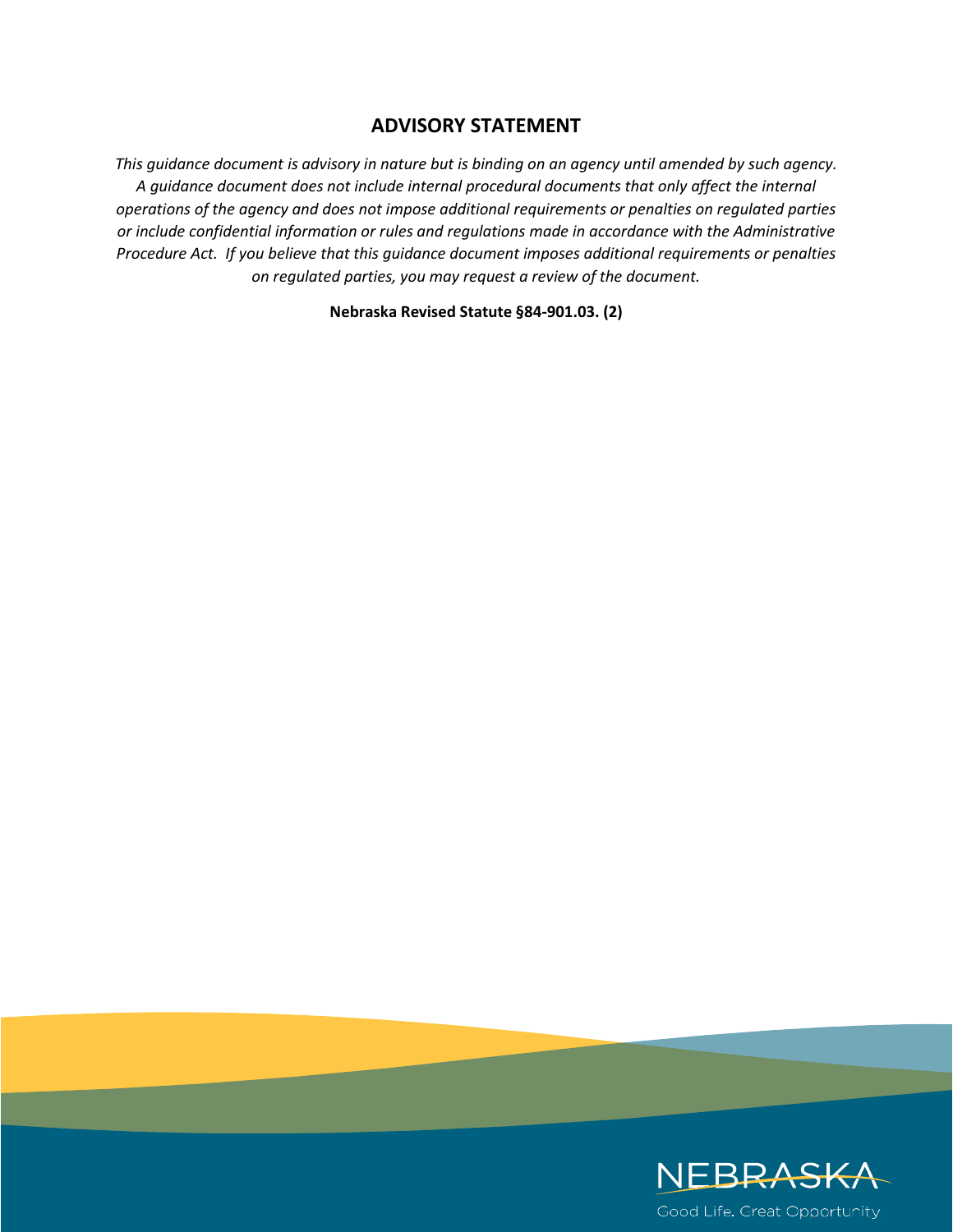### **Project Summary**

**Working Title:** State-Owned Cemetery Sediment Control and Stormwater

**Site:** Wyuka Cemetery 3600 O Street, Lincoln Nebraska 68510

**Funding:** \$1,800,000.00 – American Rescue Plan Act (ARPA)

**History:** For over 140 years, Wyuka Cemetery has played an integral part in the lives of Nebraskans. During that time, its grounds have been host to family gatherings of all kinds. Visitors continue to tell their stories of their visits to Wyuka – be it for birthday celebrations, family reunions, or because they-re celebrating the lives of their loved ones who have passed away.

> Wyuka Cemetery, a nationally recognized historic cemetery, has been a vital living piece of Lincoln's history since its founding. With its rolling hills, shady trees, sparkling pond and spectacular plantings, Wyuka Cemetery is considered one of the most magnificent examples of landscape architecture and design in Nebraska. In addition, it is literally a museum without walls. It features statuary art and monumental architecture, historical tributes to Lincoln families, civil war veterans, and ordinary citizens.

> Today, Wyuka is known to be the largest all-faith cemetery serving the Lincoln community. When a loved one passes on, a service of dignity and simplicity in a setting of great natural beauty is a wonderful way to say good-by, and many see Wyuka as a peaceful and comforting place to visit. Throughout the cemetery are spacious sections to suit any preference, such as traditional ground burial, mausoleum, or personalized cremation choices. Wyuka provides a beautiful and peaceful setting for families and their chosen form of permanent and perpetual memorialization and offers a wide range of choices for one's final place of rest, through the years, over 52,000 individuals have selected Wyuka to be their cemetery of choice for burial.

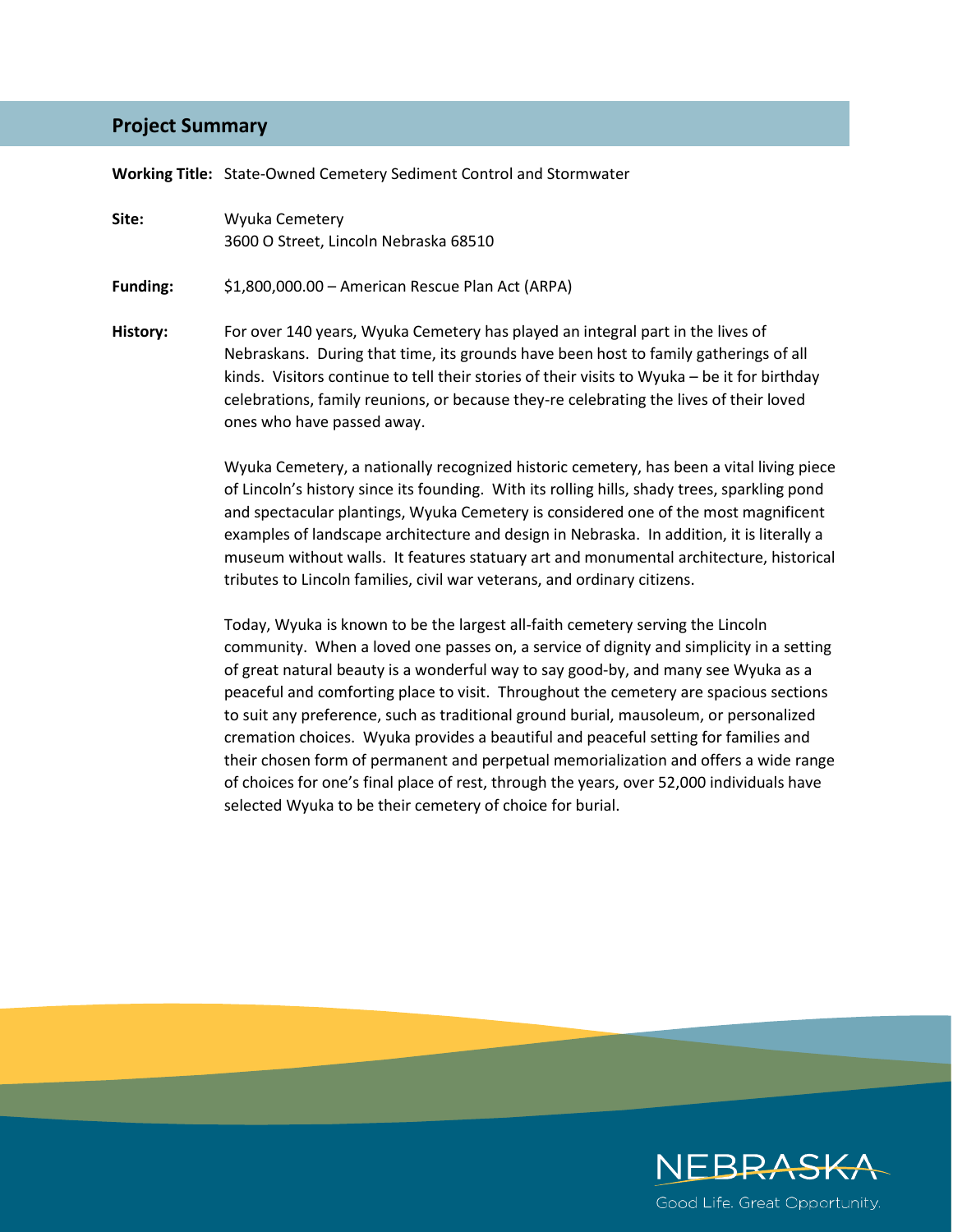### **Project**

**Overview:** The existing pond lacks depth, due to on-going deposition of heavy sediments from the urban watershed upstream. A range of design options were explored on how to address the sediment load. These varied from a "No Action/Do Nothing" option to three design options on how to route heavy sediment around the pond.

> The preferred option recommended by the design team includes season use of a bypass pipe to route heavy sediment around the pond. The bypass would be used seasonally, at times of high sediment transport. As part of this option, the existing pond would be dredged, a hard pond edge installed to benefit water quality, and a forebay constructed to catch heavy sediment that makes it into the pond. Additional water quality recommendations have been taking into consideration.

- **Goals:** Design & Install a Stormwater Bypass Pipe with Flow Controls Protect & Enhance Pond Water Quality & Stormwater Runoff Control Sediment Collection and Distribution Stabilization of Stream and Pond Edges Improve Wildlife Habitat
- **Exhibits:** The following is proposed schematic design documents that were developed by JEO and Big Muddy Workshop in the study phase.

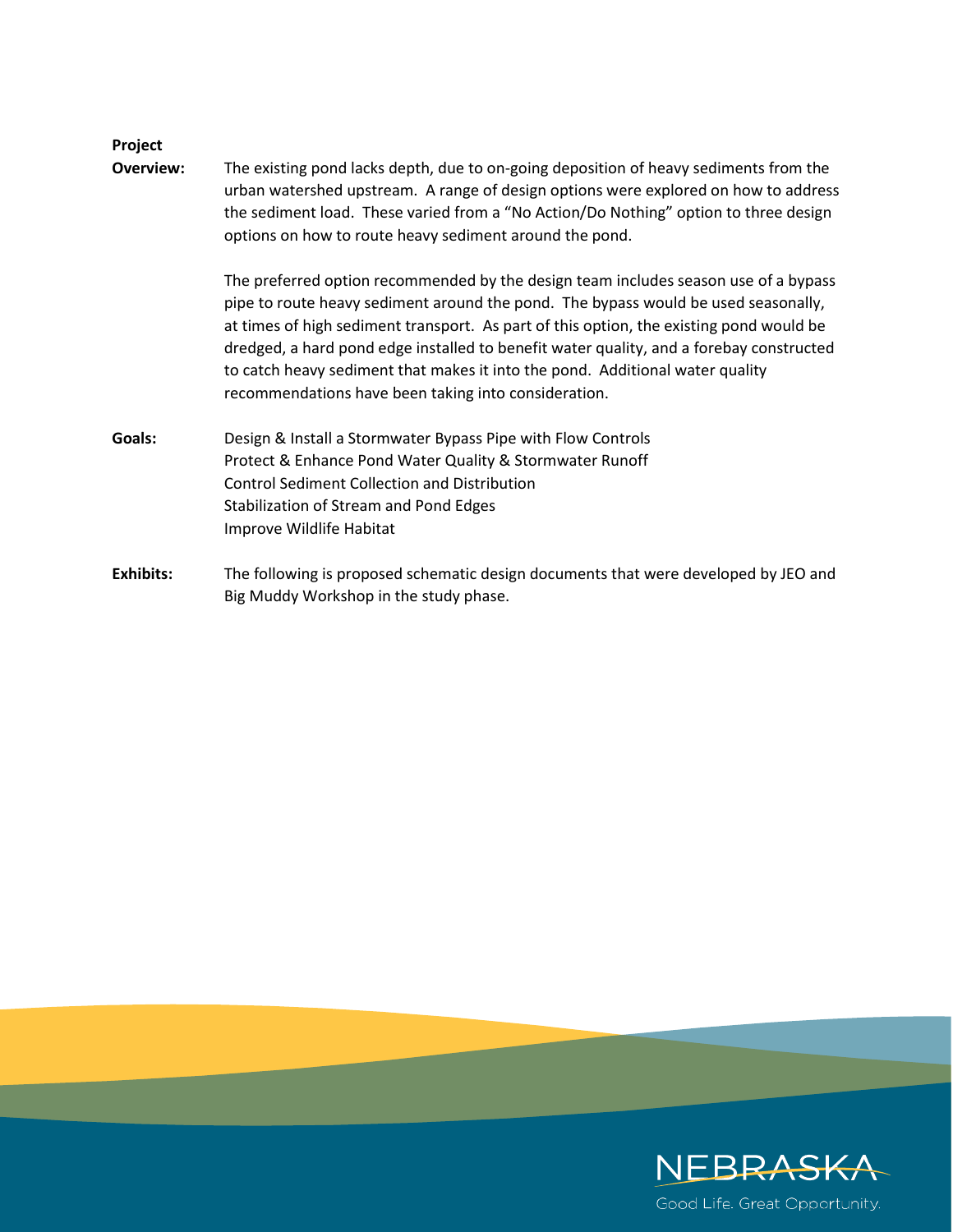

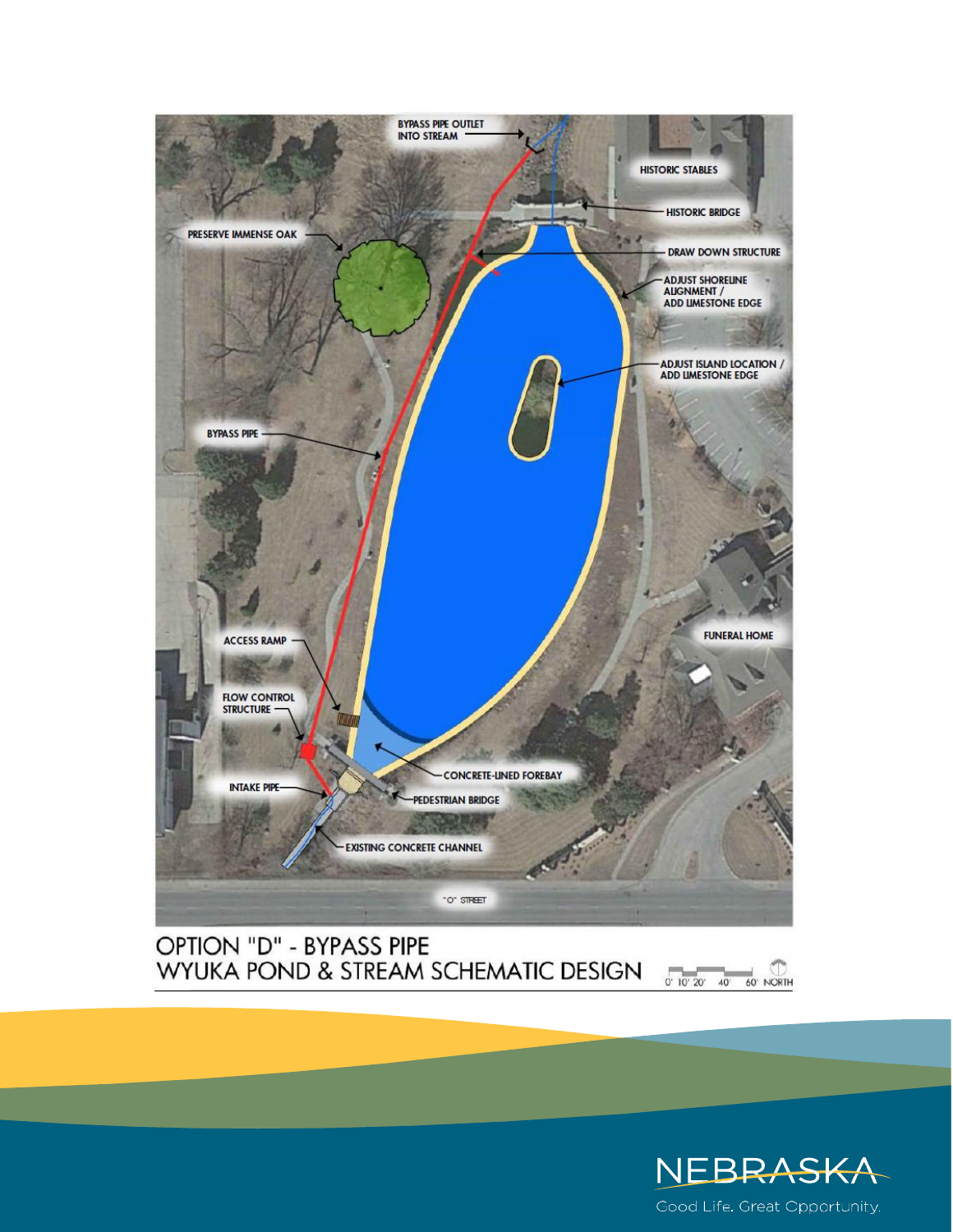

NEBRASKA

Good Life. Great Opportunity.

WEST - EAST CROSS SECTION - LOOKING NORTH

WYUKA POND & STREAM SCHEMATIC DESIGN

WEST

SOUTH - NORTH CROSS SECTION - LOOKING WEST



PROPOSED STONE<br>POND EDGE

Г

POND WATER SURFACE<br>ELEVATION 1188

 $\mathbb{P}$ 

Δ

EAST



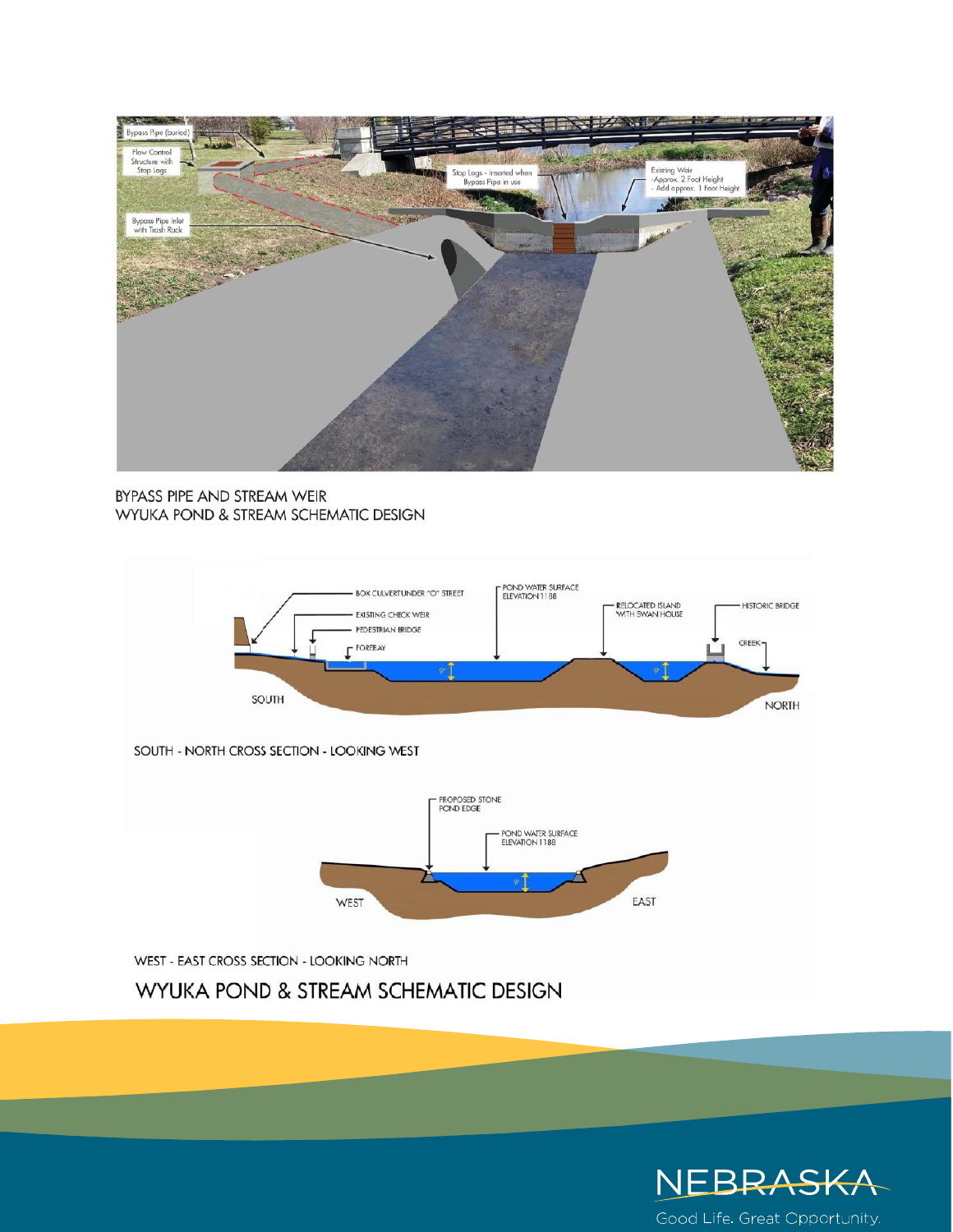

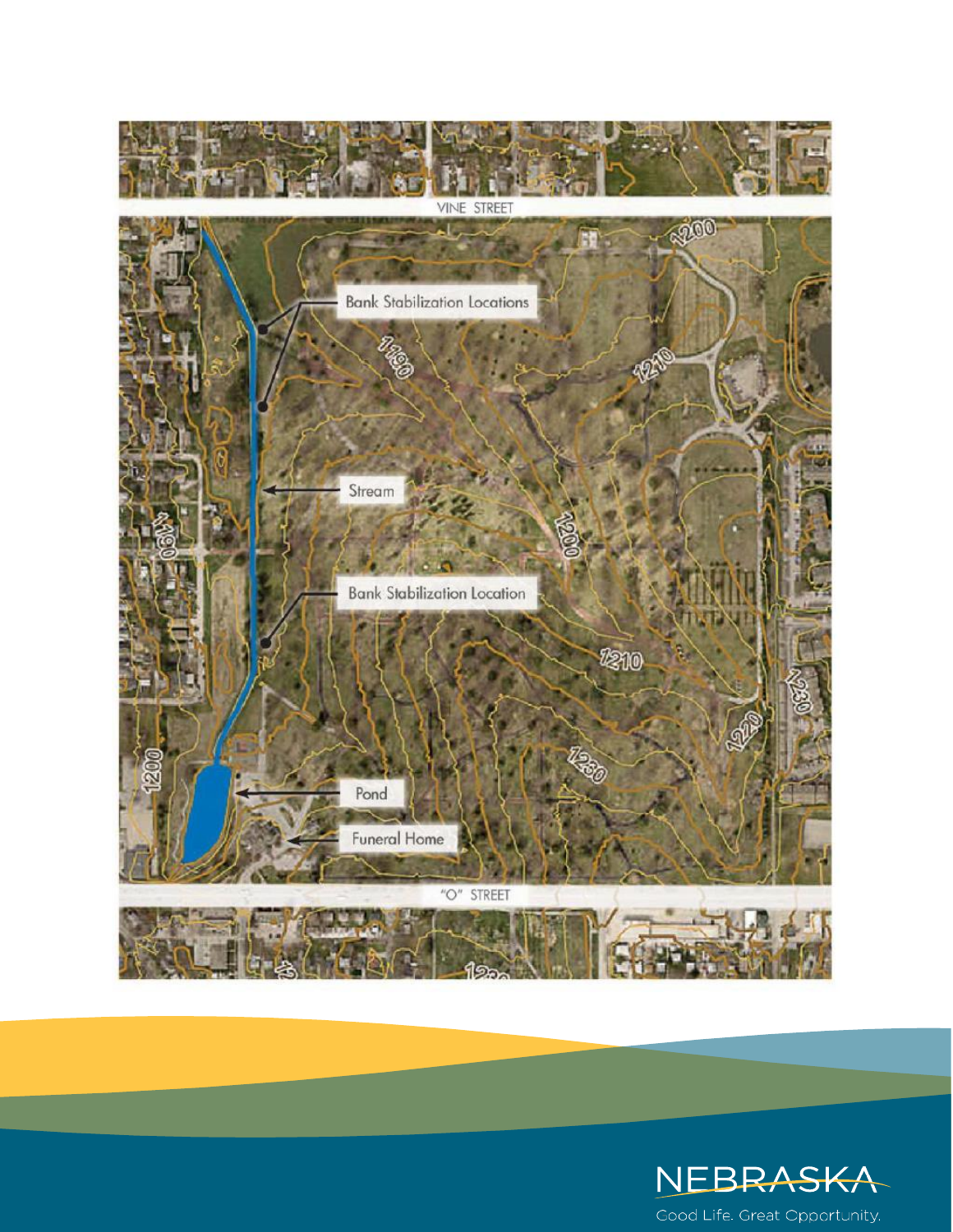# **American Rescue Plan Act (ARPA) Eligibility**

**The sediment control and stormwater project at Wyuka Cemetery is considered an "Eligible Use" within the Coronavirus State Fiscal Recovery Fund and the Coronavirus Local Fiscal Recovery Fund (SLFRF) established under the American Rescue Plan Act (ARPA) as determined by the Department of the Treasury's final rule. Specifically, it is within the use provision [t]***o make necessary investments in water, sewer, or broadband infrastructure***. 1**

The Department of Treasury expanded eligibility within this category, to include *a broad range of lead remediation and stormwater management projects*, the latter of which Wyuka Cemetery is regarded. Furthermore, the final rule states, *Treasury interprets the word "infrastructure" in this context broadly to mean the underlying framework or system for achieving the given public purpose, whether it be provision of drinking water or management of wastewater or stormwater.*<sup>2</sup>

Testifying before the Nebraska Legislature's Appropriations Committee, Greg Osborn, on behalf of Wyuka Cemetery, summarized the project as follows: "There is a tremendous amount of gravel, sand, yard waste, and trash that comes into the pond at downstream. The report you have answers the issues we currently are dealing with and address is the future success of the stormwater drainage… This will ensure water quality and quantity. This project will greatly benefit the public by creating a better drainage flow for the 255 acres south of Wyuka Cemetery and help reestablish the beauty of Lincoln's first park."

### *As with other infrastructure projects and capital expenditure projects that are permitted as responses to the public health emergency and its negative economic impacts, costs for planning and design and associated pre-project costs are eligible uses of SLFRF funds.***<sup>3</sup>**

JEO and Big Muddy Workshop conducted a "Wyuka Pond & Stream Study and Schematic Design" on behalf of Wyuka Cemetery, issuing the final report on December 27, 2021. The reflecting pond at Wyuka Cemetery is acknowledged to lack depth as a result of heavy sediments deposit from the upstream urban watershed, and the report examines various options of which Wyuka Cemetery may address this stormwater project. The chosen option and allocated ARPA funding will be used to "build a bypass pipe with a flow control structure that can direct seasonal flows either around the pond, or into the pond after passing through a forebay, depending upon the anticipated load of heavy sediment."

*The* **[Clean Water State Revolving Fund]** *CWSRF includes a broad range of stormwater infrastructure projects, and as such these projects were eligible under the interim final rule and continue to be eligible under the final rule. These projects include gray infrastructure projects, such as traditional pipe, storage, and treatment systems. Projects that manage, reduce, treat, or recapture stormwater* 

DEPARTMENT OF THE TREASURY [31 CFR Part 35 RIN 1505-AC77] Coronavirus State and Local Fiscal Recovery Funds AGENCY: Department of the Treasury ACTION: Final Rule

<sup>&</sup>lt;sup>1</sup> I. Introduction (Page 5)

<sup>&</sup>lt;sup>2</sup> D. Investments in Water, Sewer, and Broadband Infrastructure 1. WATER AND SEWER INFRASTRUCTURE *Interpretation of Necessary Investments and Water and Sewer Infrastructure* (Page 270)

<sup>3</sup> D. Investments in Water, Sewer, and Broadband Infrastructure 1. WATER AND SEWER INFRASTRUCTURE *Interpretation of Necessary Investments and Water and Sewer Infrastructure* (Page 271)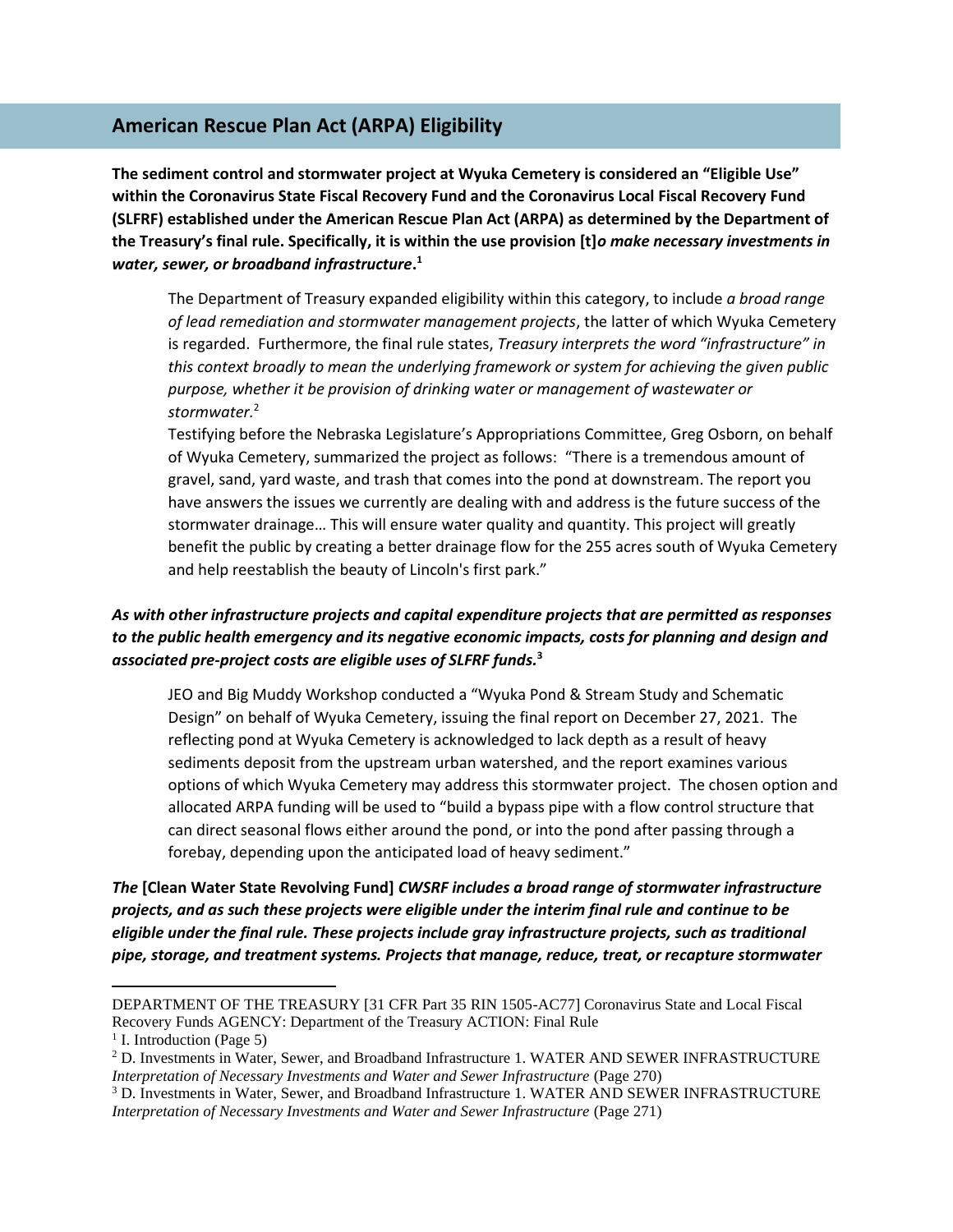*or subsurface drainage water are also eligible, including real-time control systems for combined sewer overflow management, and sediment control. Culvert infrastructure projects are eligible under the CWSRF if they 1) implement a nonpoint source management plan, 2) implement National Estuary Program Comprehensive Conservation and Management Plan, or 3) implement a stormwater management plan with the goal of providing a water quality benefit.***<sup>4</sup>**

In accordance with the final rule on projects that manage stormwater and sediment control, the Wyuka Cemetery stormwater project will address the eligibility criteria and control flow through "…a bypass pipe which would be opened seasonally, to route stormwater containing high loads of heavy sediment around the pond. Early spring stormwater flows containing high amounts of sand from city streets would be directed into the bypass pipe. This sediment carrying water would flow through the bypass pipe and outlet into the stream, below the pond. The bypass pipe would be sized to be able to convey storms up to the 90-percentile size, based upon rainstorm frequency. The 90-percentile size storm in Lincoln is about a one-inch rain event. Based upon preliminary watershed modelling, the diameter of the bypass for this pipe would be 36-inches. At the pipe outlet, the receiving area will be reshaped and armored with rip-rap for energy dissipation and erosion control."

### *Green infrastructure projects that support stormwater system resiliency could include bioretention basins that provide water storage and filtration benefits, and green streets, where vegetation, soil, and engineered systems are combined to direct and filter rainwater from impervious surfaces.***<sup>5</sup>**

The Wyuka Pond & Stream Schematic Design & Study Final Report addresses filtration benefits away from impervious surfaces as part of an analysis of the proposed options conducted by Common Sense Water Resources Engineering, Appendix "C" of the report.

## *In addition to the eligible uses under the CWSRF, Treasury is expanding the eligible uses under the final rule to include stormwater system infrastructure projects regardless of whether there is an expected water quality benefit from the project. All stormwater infrastructure projects undertaken should incorporate updated design features and current best practices***.** 6

As Wyuka Cemetery's pond is central to the project and sediment control, the report incorporates considerations of how to "protect or enhance water quality" as summarized in Appendix "D", an advantage overall, but not a requirement as acknowledged in the rule. Additionally, a stream analysis was conducted with recommendations for corrective actions and stabilization. These considerations, as well as design concepts, including a smaller forebay, and ongoing sediment removal take into account best practices for construction and maintenance.

<sup>4</sup> D. Investments in Water, Sewer, and Broadband Infrastructure 1. WATER AND SEWER INFRASTRUCTURE *Stormwater Infrastructure* (Page 281)

<sup>5</sup> D. Investments in Water, Sewer, and Broadband Infrastructure 1. WATER AND SEWER INFRASTRUCTURE *Drinking Water State Revolving Fund and Clean Water State Revolving Fund* (Page 272)

<sup>6</sup> D. Investments in Water, Sewer, and Broadband Infrastructure 1. WATER AND SEWER INFRASTRUCTURE *Stormwater Infrastructure* (Page 282)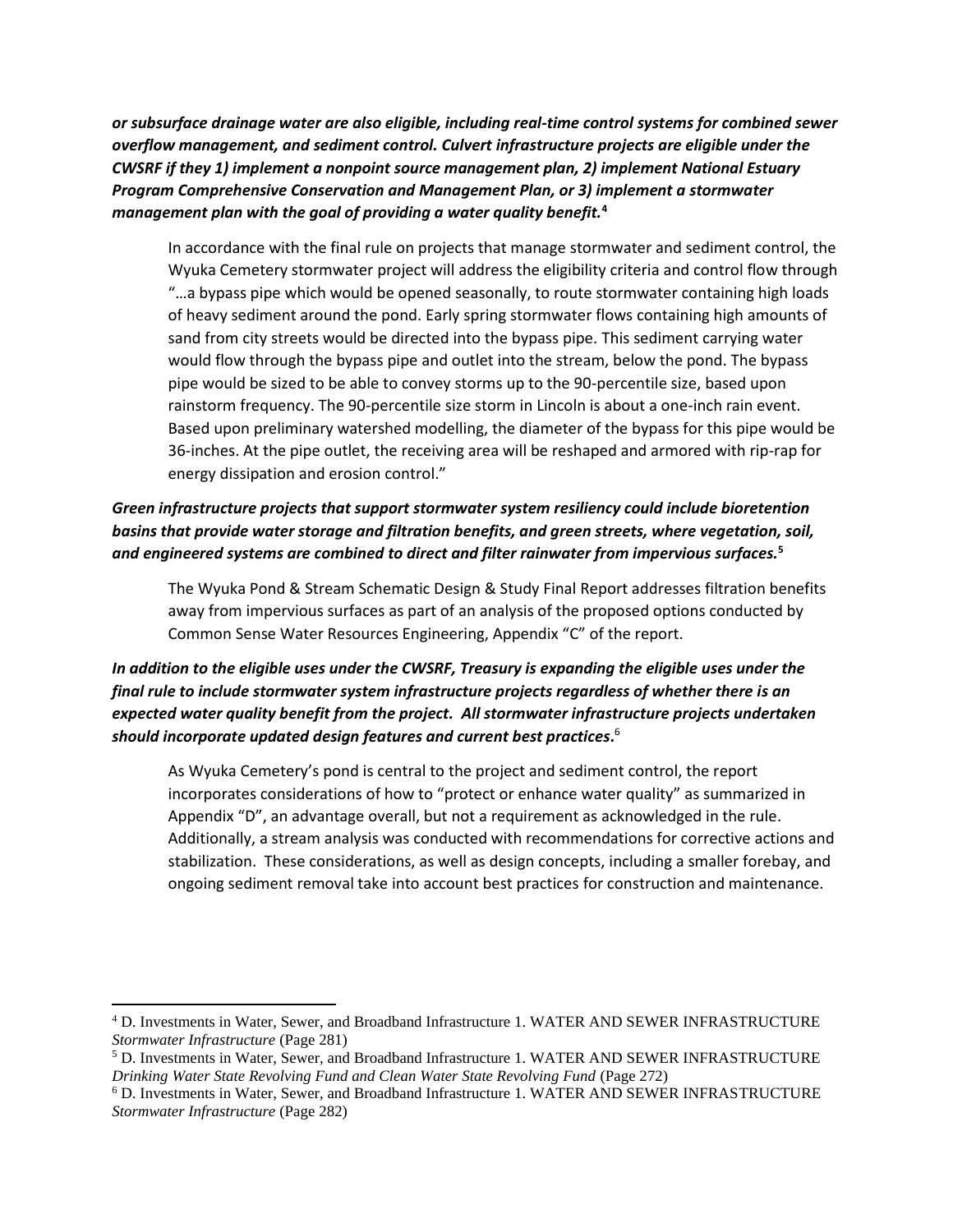# **Project Process**

### **Capital Construction**

Per the Procedure Manual for Capital Construction Projects, the procedure outline in this manual shall apply to all capital construction projects whose total project cost exceeds \$705,000 (Updated as of March 11, 2022, to \$896,000) which are administered by a State agency, board or commission, regardless of the source of funding.

Therefore, the project will follow the structure outlines below: